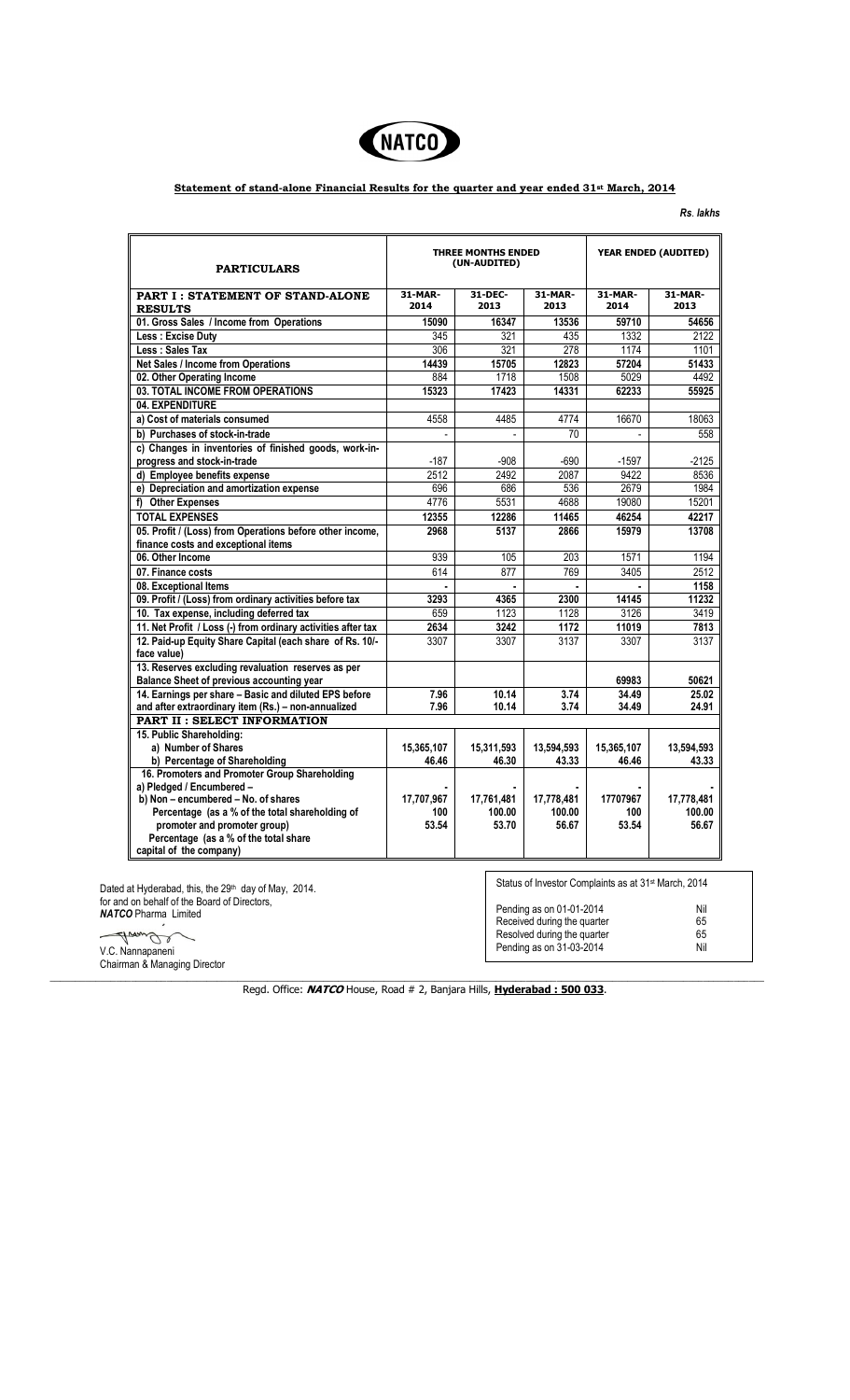

Statement of stand-alone Assets and Liabilities (Rs. in lakhs)

|                       | <b>Particulars</b>                                                      | As at<br>31-Mar-2014 | As at<br>31-Mar-2013 |
|-----------------------|-------------------------------------------------------------------------|----------------------|----------------------|
|                       |                                                                         | (Audited)            | (Audited)            |
|                       | <b>Equity &amp; Liabilities</b>                                         |                      |                      |
|                       | <b>Shareholders' Funds</b>                                              |                      |                      |
| a)                    | <b>Share Capital</b>                                                    | 3307                 | 3137                 |
| b)                    | Reserves & Surplus                                                      | 69983                | 50621                |
|                       | Sub-total: Shareholders' funds<br><b>Non-current liabilities</b>        | 73290                | 53758                |
|                       |                                                                         |                      |                      |
| a)                    | Long term borrowings                                                    | 9497                 | 13713                |
| b)                    | Deferred tax liabilities (net)                                          | 4233                 | 4112                 |
| c)                    | Other long-term liabilities                                             | 69                   | 69                   |
| d)                    | Long term provisions                                                    | 1063                 | 821                  |
|                       | <b>Sub-total: Non-current Liabilities</b><br><b>Current Liabilities</b> | 14862                | 18715                |
|                       |                                                                         |                      |                      |
| a)                    | Short term borrowings                                                   | 9863                 | 14774                |
| b)                    | Trade payables                                                          | 9918                 | 9638                 |
| c)                    | Other current liabilities                                               | 9648                 | 8830                 |
| d)                    | Short-term provisions                                                   | 41                   | 33                   |
|                       | <b>Sub-total: Current Liabilities</b>                                   | 29470                | 33275                |
|                       | <b>TOTAL - EQUITY AND LIABILITIES</b>                                   | 117622               | 105748               |
| <b>Assets</b>         |                                                                         |                      |                      |
|                       | <b>Non-current Assets</b>                                               |                      |                      |
| a)                    | <b>Fixed Assets</b>                                                     |                      |                      |
|                       | <b>Tangible Assets</b>                                                  | 52319                | 46565                |
|                       | <b>Intangible Assets</b>                                                | 579                  | 491                  |
| b)                    | Capital work-in-progress                                                | 9294                 | 7837                 |
| c)                    | Non-current investments                                                 | 8858                 | 7676                 |
| d)                    | Long term loans and advances                                            | 12516                | 12066                |
| e)                    | Other non-current assets                                                | 322                  | 261                  |
|                       | <b>Sub-total: Non-current Assets</b>                                    | 83888                | 74896                |
| <b>Current Assets</b> |                                                                         |                      |                      |
| a)                    | <b>Current Investments</b>                                              | 32                   | 81                   |
| b)                    | Inventories                                                             | 16197                | 12832                |
| $\mathsf{C}$          | Trade receivables                                                       | 11584                | 12646                |
| d)                    | Cash and cash equivalents                                               | 770                  | 750                  |
| e)                    | Short term loans and advances                                           | 4899                 | 4269                 |
| f)                    | Other current assets                                                    | 252                  | 274                  |
|                       | <b>Sub-total: Current Assets</b>                                        | 33734                | 30852                |
|                       |                                                                         |                      |                      |
|                       | <b>TOTAL - ASSETS</b>                                                   | 117622               | 105748               |

Avande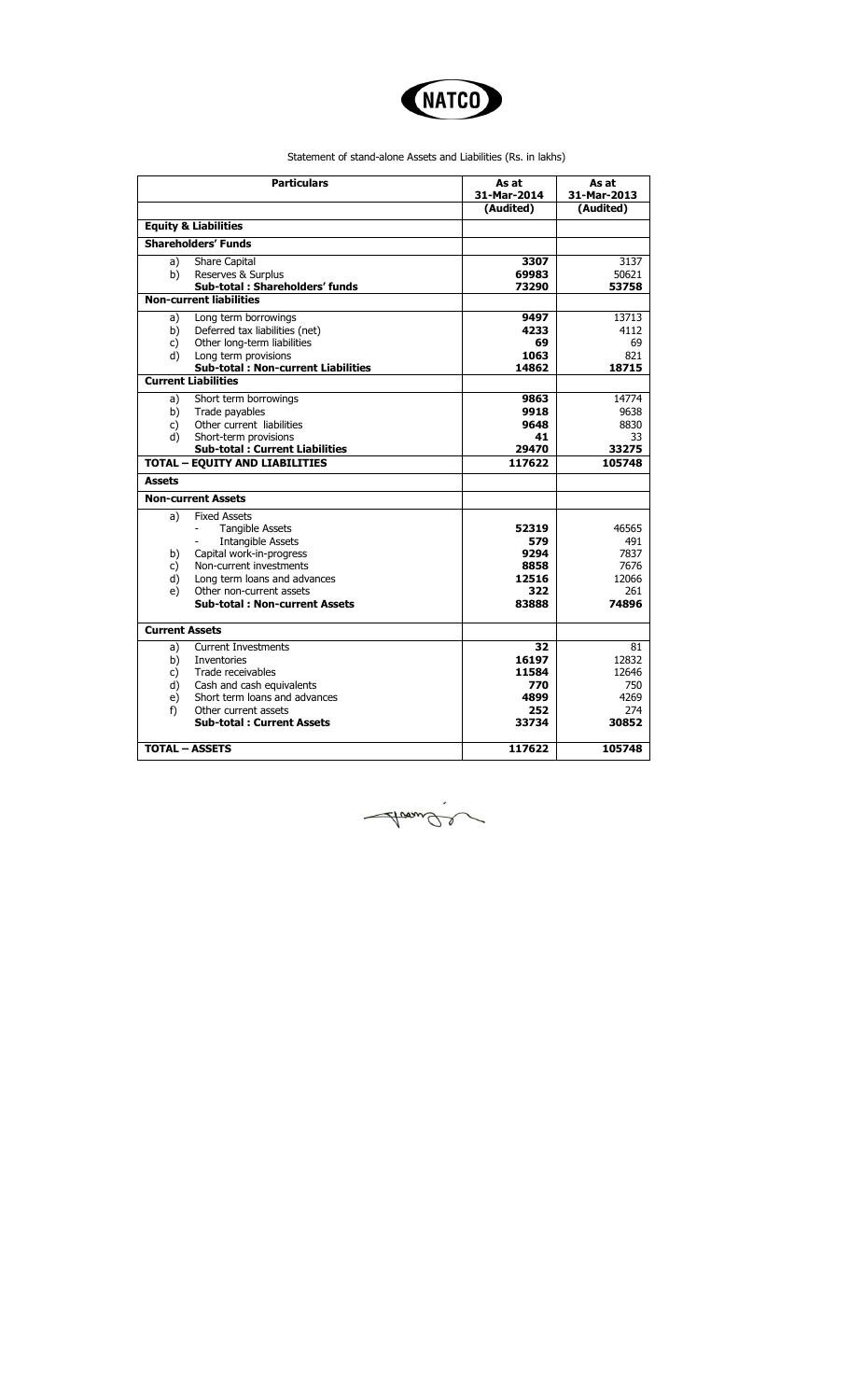

## **Statement of consolidated Financial Results for the quarter and year ended 31st March, 2014**

*Rs*. *lakhs* 

| <b>PARTICULARS</b>                                  | <b>THREE MONTHS ENDED</b><br>(UNREVIEWED/UNAUDITED) |                  |                 | <b>YEAR ENDED</b><br>(AUDITED) |                 |  |
|-----------------------------------------------------|-----------------------------------------------------|------------------|-----------------|--------------------------------|-----------------|--|
| PART I: STATEMENT OF CONSOLIDATED<br><b>RESULTS</b> | 31-MAR-<br>2014                                     | 31-DEC-<br>2013  | 31-MAR-<br>2013 | 31-MAR-<br>2014                | 31-MAR-<br>2013 |  |
| 01. Gross Sales / Income from Operations            | 18131                                               | 19260            | 16156           | 71406                          | 64954           |  |
| Less: Excise Duty                                   | 345                                                 | 321              | 430             | 1380                           | 2122            |  |
| Less : Sales Tax                                    | 305                                                 | 321              | 278             | 1182                           | 1101            |  |
| Net Sales / Income from Operations                  | 17481                                               | 18618            | 15448           | 68844                          | 61731           |  |
| 02. Other Operating Income                          | 899                                                 | 1718             | 1283            | 5045                           | 4322            |  |
| 03. TOTAL INCOME FROM OPERATIONS                    | 18380                                               | 20336            | 16731           | 73889                          | 66053           |  |
| 04. EXPENDITURE                                     |                                                     |                  |                 |                                |                 |  |
| a) Cost of materials consumed                       | 5003                                                | 4970             | 4794            | 16010                          | 17757           |  |
| b) Purchases of stock-in-trade                      | 1439                                                | 1729             | 1586            | 8889                           | 8714            |  |
| c) Changes in inventories of finished goods,        |                                                     |                  |                 |                                |                 |  |
| work-in-progress and stock-in-trade                 | $-167$                                              | $-908$           | $-755$          | $-1577$                        | $-2191$         |  |
| d) Employee benefits expense                        | 3079                                                | 2976             | 2539            | 11277                          | 10229           |  |
| e) Depreciation and amortization expense            | 797                                                 | 770              | 625             | 3045                           | 2212            |  |
| f) Other Expenses                                   | 5300                                                | 6177             | 5143            | 21356                          | 16552           |  |
| <b>TOTAL EXPENSES</b>                               | 15451                                               | 15714            | 13932           | 59000                          | 53273           |  |
| 05. Profit / (Loss) from Operations before other    | 2929                                                | 4622             | 2799            | 14889                          | 12780           |  |
| income, finance costs and exceptional items         |                                                     |                  |                 |                                |                 |  |
| 06. Other Income                                    | 996                                                 | 127              | 186             | 1671                           | 1241            |  |
| 07. Finance costs                                   | 742                                                 | $\overline{922}$ | 823             | 3662                           | 2631            |  |
| 08. Exceptional Item                                |                                                     |                  |                 |                                | 1158            |  |
| 09. Profit / (Loss) from ordinary activities before | 3183                                                | 3827             | 2162            | 12898                          | 10232           |  |
| tax                                                 |                                                     |                  |                 |                                |                 |  |
| 10. Tax expense, including deferred tax             | 634                                                 | 1082             | 1321            | 3087                           | 3644            |  |
| 11. Minority Interest                               | $\overline{147}$                                    | $-243$           | $-291$          | $-463$                         | $-599$          |  |
| 12. Net Profit / Loss (-) from ordinary activities  | 2402                                                | 2988             | 1132            | 10274                          | 7187            |  |
| after tax                                           |                                                     |                  |                 |                                |                 |  |
| 13. Paid-up Equity Share Capital (each share of     | 3307                                                | 3307             | 3137            | 3307                           | 3137            |  |
| Rs. 10/- face value)                                |                                                     |                  |                 |                                |                 |  |
| 14. Reserves excluding revaluation reserves as      |                                                     |                  |                 | 69280                          | 50217           |  |
| per Balance Sheet of previous accounting year       |                                                     |                  |                 |                                |                 |  |
| <b>PART II: SELECT INFORMATION</b>                  |                                                     |                  |                 |                                |                 |  |
| 15. Earnings per share - Basic and diluted EPS      | 7.26                                                | 9.34             | 3.61            | 32.16                          | 23.01           |  |
| before and after extraordinary item (Rs.) - non-    | 7.26                                                | 9.34             | 3.61            | 32.16                          | 22.91           |  |
| annualized                                          |                                                     |                  |                 |                                |                 |  |
| 16. Public Shareholding:                            |                                                     |                  |                 |                                |                 |  |
| a) Number of Shares                                 | 15,365,107                                          | 15,311,593       | 13,594,593      | 15,365,107                     | 13,594,593      |  |
| b) Percentage of Shareholding                       | 46.46                                               | 46.30            | 43.33           | 46.46                          | 43.33           |  |
| 16. Promoters and Promoter Group Shareholding       |                                                     |                  |                 |                                |                 |  |
| a) Pledged / Encumbered - No. of shares             |                                                     |                  |                 |                                |                 |  |
| b) Non - encumbered - No. of shares                 | 1,77,07,967                                         | 17,761,481       | 17,778,481      | 1,77,07,967                    | 17,778,481      |  |
| Percentage (as a % of the total shareholding        | 100                                                 | 100.00           | 100.00          | 100                            | 100.00          |  |
| of promoter and promoter group)                     | 53.54                                               | 53.70            | 56.67           | 53.54                          | 56.67           |  |
| Percentage (as a % of the total share               |                                                     |                  |                 |                                |                 |  |
| capital of the company)                             |                                                     |                  |                 |                                |                 |  |

| Dated at Hyderabad, this, the 29 <sup>th</sup> May 2014<br>for and on behalf of the Board of Directors. | Status of Investor Complaints as at 31 <sup>st</sup> March 2014                                                                              |  |  |
|---------------------------------------------------------------------------------------------------------|----------------------------------------------------------------------------------------------------------------------------------------------|--|--|
| <b>NATCO</b> Pharma Limited<br>V.C. Nannapaneni<br>Chairman & Managing Director                         | Nil<br>Pending as on 01-01-2014<br>65<br>Received during the quarter<br>65<br>Resolved during the quarter<br>Nil<br>Pending as on 31-03-2014 |  |  |

Regd. Office: **NATCO** House, Road # 2, Banjara Hills, **Hyderabad : 500 033**.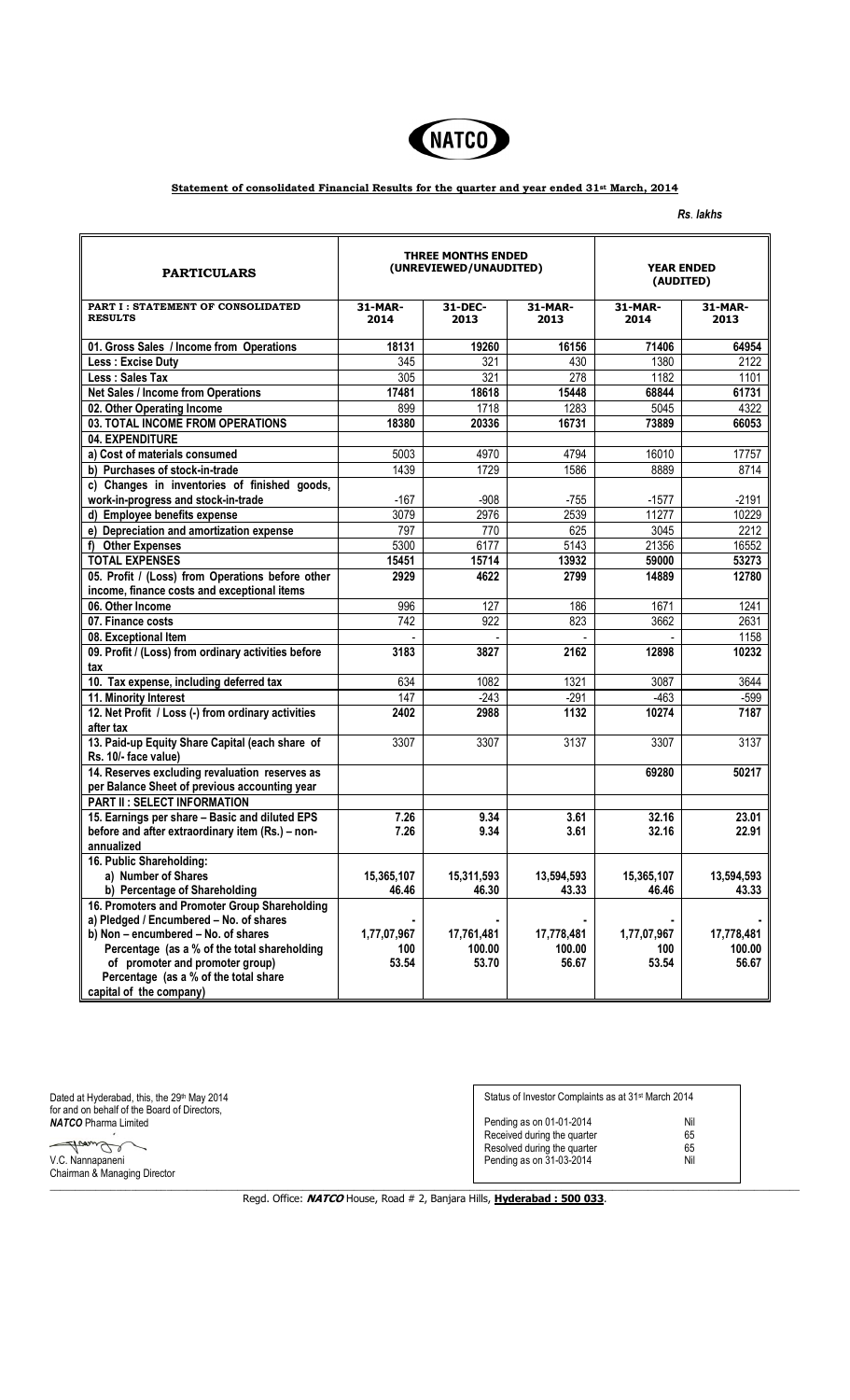

## Statement of Consolidated Assets and Liabilities (Rs. in lakhs)

| (Audited)<br>(Audited)<br><b>Equity &amp; Liabilities</b><br><b>Shareholders' Funds</b><br><b>Share Capital</b><br>3307<br>3137<br>a)<br>b)<br>Reserves & Surplus<br>69280<br>50217<br>Sub-total: Shareholders' funds<br>53354<br>72587<br><b>Minority Interest</b><br>688<br>1054<br>c)<br><b>Non-current liabilities</b><br>9549<br>Long term borrowings<br>13783<br>a)<br>Deferred tax liabilities (net)<br>4305<br>4433<br>b)<br>Other long-term liabilities<br>104<br>69<br>c)<br>d)<br>Long term provisions<br>862<br>1109<br><b>Sub-total: Non-current Liabilities</b><br>15067<br>19147<br><b>Current Liabilities</b><br>Short term borrowings<br>9863<br>14774<br>a)<br>10979<br>10585<br>b)<br>Trade payables<br>Other current liabilities<br>10218<br>9021<br>c)<br>d)<br>Short-term provisions<br>168<br>107<br>31228<br><b>Sub-total: Current Liabilities</b><br>34487<br><b>TOTAL - EQUITY AND LIABILITIES</b><br>119571<br>108042<br><b>Assets</b><br><b>Non-current Assets</b><br><b>Fixed Assets</b><br>a)<br><b>Tangible Assets</b><br>55391<br>61274<br>2884<br><b>Intangible Assets</b><br>3200<br>Capital work-in-progress<br>10584<br>b)<br>12377<br>Non-current investments<br>157<br>154<br>c)<br>5425<br>5720<br>d)<br>Long term loans and advances<br>Other non-current assets<br>e)<br>324<br>261<br><b>Sub-total: Non-current Assets</b><br>82757<br>74994<br><b>Current Assets</b><br><b>Current Investments</b><br>81<br>32<br>a)<br>b)<br><b>Inventories</b><br>18113<br>14603<br>12971<br>c)<br>Trade receivables<br>11880<br>Cash and cash equivalents<br>d)<br>1105<br>1078<br>Short term loans and advances<br>5432<br>4041<br>e)<br>f)<br>Other current assets<br>252<br>274<br><b>Sub-total: Current Assets</b><br>36814<br>33048<br><b>TOTAL - ASSETS</b><br>119571<br>108042 | <b>Particulars</b> | As at<br>31-Mar-2014 | As at<br>31-Mar-2013 |
|---------------------------------------------------------------------------------------------------------------------------------------------------------------------------------------------------------------------------------------------------------------------------------------------------------------------------------------------------------------------------------------------------------------------------------------------------------------------------------------------------------------------------------------------------------------------------------------------------------------------------------------------------------------------------------------------------------------------------------------------------------------------------------------------------------------------------------------------------------------------------------------------------------------------------------------------------------------------------------------------------------------------------------------------------------------------------------------------------------------------------------------------------------------------------------------------------------------------------------------------------------------------------------------------------------------------------------------------------------------------------------------------------------------------------------------------------------------------------------------------------------------------------------------------------------------------------------------------------------------------------------------------------------------------------------------------------------------------------------------------------------------------------------------------------------------------|--------------------|----------------------|----------------------|
|                                                                                                                                                                                                                                                                                                                                                                                                                                                                                                                                                                                                                                                                                                                                                                                                                                                                                                                                                                                                                                                                                                                                                                                                                                                                                                                                                                                                                                                                                                                                                                                                                                                                                                                                                                                                                     |                    |                      |                      |
|                                                                                                                                                                                                                                                                                                                                                                                                                                                                                                                                                                                                                                                                                                                                                                                                                                                                                                                                                                                                                                                                                                                                                                                                                                                                                                                                                                                                                                                                                                                                                                                                                                                                                                                                                                                                                     |                    |                      |                      |
|                                                                                                                                                                                                                                                                                                                                                                                                                                                                                                                                                                                                                                                                                                                                                                                                                                                                                                                                                                                                                                                                                                                                                                                                                                                                                                                                                                                                                                                                                                                                                                                                                                                                                                                                                                                                                     |                    |                      |                      |
|                                                                                                                                                                                                                                                                                                                                                                                                                                                                                                                                                                                                                                                                                                                                                                                                                                                                                                                                                                                                                                                                                                                                                                                                                                                                                                                                                                                                                                                                                                                                                                                                                                                                                                                                                                                                                     |                    |                      |                      |
|                                                                                                                                                                                                                                                                                                                                                                                                                                                                                                                                                                                                                                                                                                                                                                                                                                                                                                                                                                                                                                                                                                                                                                                                                                                                                                                                                                                                                                                                                                                                                                                                                                                                                                                                                                                                                     |                    |                      |                      |
|                                                                                                                                                                                                                                                                                                                                                                                                                                                                                                                                                                                                                                                                                                                                                                                                                                                                                                                                                                                                                                                                                                                                                                                                                                                                                                                                                                                                                                                                                                                                                                                                                                                                                                                                                                                                                     |                    |                      |                      |
|                                                                                                                                                                                                                                                                                                                                                                                                                                                                                                                                                                                                                                                                                                                                                                                                                                                                                                                                                                                                                                                                                                                                                                                                                                                                                                                                                                                                                                                                                                                                                                                                                                                                                                                                                                                                                     |                    |                      |                      |
|                                                                                                                                                                                                                                                                                                                                                                                                                                                                                                                                                                                                                                                                                                                                                                                                                                                                                                                                                                                                                                                                                                                                                                                                                                                                                                                                                                                                                                                                                                                                                                                                                                                                                                                                                                                                                     |                    |                      |                      |
|                                                                                                                                                                                                                                                                                                                                                                                                                                                                                                                                                                                                                                                                                                                                                                                                                                                                                                                                                                                                                                                                                                                                                                                                                                                                                                                                                                                                                                                                                                                                                                                                                                                                                                                                                                                                                     |                    |                      |                      |
|                                                                                                                                                                                                                                                                                                                                                                                                                                                                                                                                                                                                                                                                                                                                                                                                                                                                                                                                                                                                                                                                                                                                                                                                                                                                                                                                                                                                                                                                                                                                                                                                                                                                                                                                                                                                                     |                    |                      |                      |
|                                                                                                                                                                                                                                                                                                                                                                                                                                                                                                                                                                                                                                                                                                                                                                                                                                                                                                                                                                                                                                                                                                                                                                                                                                                                                                                                                                                                                                                                                                                                                                                                                                                                                                                                                                                                                     |                    |                      |                      |
|                                                                                                                                                                                                                                                                                                                                                                                                                                                                                                                                                                                                                                                                                                                                                                                                                                                                                                                                                                                                                                                                                                                                                                                                                                                                                                                                                                                                                                                                                                                                                                                                                                                                                                                                                                                                                     |                    |                      |                      |
|                                                                                                                                                                                                                                                                                                                                                                                                                                                                                                                                                                                                                                                                                                                                                                                                                                                                                                                                                                                                                                                                                                                                                                                                                                                                                                                                                                                                                                                                                                                                                                                                                                                                                                                                                                                                                     |                    |                      |                      |
|                                                                                                                                                                                                                                                                                                                                                                                                                                                                                                                                                                                                                                                                                                                                                                                                                                                                                                                                                                                                                                                                                                                                                                                                                                                                                                                                                                                                                                                                                                                                                                                                                                                                                                                                                                                                                     |                    |                      |                      |
|                                                                                                                                                                                                                                                                                                                                                                                                                                                                                                                                                                                                                                                                                                                                                                                                                                                                                                                                                                                                                                                                                                                                                                                                                                                                                                                                                                                                                                                                                                                                                                                                                                                                                                                                                                                                                     |                    |                      |                      |
|                                                                                                                                                                                                                                                                                                                                                                                                                                                                                                                                                                                                                                                                                                                                                                                                                                                                                                                                                                                                                                                                                                                                                                                                                                                                                                                                                                                                                                                                                                                                                                                                                                                                                                                                                                                                                     |                    |                      |                      |
|                                                                                                                                                                                                                                                                                                                                                                                                                                                                                                                                                                                                                                                                                                                                                                                                                                                                                                                                                                                                                                                                                                                                                                                                                                                                                                                                                                                                                                                                                                                                                                                                                                                                                                                                                                                                                     |                    |                      |                      |
|                                                                                                                                                                                                                                                                                                                                                                                                                                                                                                                                                                                                                                                                                                                                                                                                                                                                                                                                                                                                                                                                                                                                                                                                                                                                                                                                                                                                                                                                                                                                                                                                                                                                                                                                                                                                                     |                    |                      |                      |
|                                                                                                                                                                                                                                                                                                                                                                                                                                                                                                                                                                                                                                                                                                                                                                                                                                                                                                                                                                                                                                                                                                                                                                                                                                                                                                                                                                                                                                                                                                                                                                                                                                                                                                                                                                                                                     |                    |                      |                      |
|                                                                                                                                                                                                                                                                                                                                                                                                                                                                                                                                                                                                                                                                                                                                                                                                                                                                                                                                                                                                                                                                                                                                                                                                                                                                                                                                                                                                                                                                                                                                                                                                                                                                                                                                                                                                                     |                    |                      |                      |
|                                                                                                                                                                                                                                                                                                                                                                                                                                                                                                                                                                                                                                                                                                                                                                                                                                                                                                                                                                                                                                                                                                                                                                                                                                                                                                                                                                                                                                                                                                                                                                                                                                                                                                                                                                                                                     |                    |                      |                      |
|                                                                                                                                                                                                                                                                                                                                                                                                                                                                                                                                                                                                                                                                                                                                                                                                                                                                                                                                                                                                                                                                                                                                                                                                                                                                                                                                                                                                                                                                                                                                                                                                                                                                                                                                                                                                                     |                    |                      |                      |
|                                                                                                                                                                                                                                                                                                                                                                                                                                                                                                                                                                                                                                                                                                                                                                                                                                                                                                                                                                                                                                                                                                                                                                                                                                                                                                                                                                                                                                                                                                                                                                                                                                                                                                                                                                                                                     |                    |                      |                      |
|                                                                                                                                                                                                                                                                                                                                                                                                                                                                                                                                                                                                                                                                                                                                                                                                                                                                                                                                                                                                                                                                                                                                                                                                                                                                                                                                                                                                                                                                                                                                                                                                                                                                                                                                                                                                                     |                    |                      |                      |
|                                                                                                                                                                                                                                                                                                                                                                                                                                                                                                                                                                                                                                                                                                                                                                                                                                                                                                                                                                                                                                                                                                                                                                                                                                                                                                                                                                                                                                                                                                                                                                                                                                                                                                                                                                                                                     |                    |                      |                      |
|                                                                                                                                                                                                                                                                                                                                                                                                                                                                                                                                                                                                                                                                                                                                                                                                                                                                                                                                                                                                                                                                                                                                                                                                                                                                                                                                                                                                                                                                                                                                                                                                                                                                                                                                                                                                                     |                    |                      |                      |
|                                                                                                                                                                                                                                                                                                                                                                                                                                                                                                                                                                                                                                                                                                                                                                                                                                                                                                                                                                                                                                                                                                                                                                                                                                                                                                                                                                                                                                                                                                                                                                                                                                                                                                                                                                                                                     |                    |                      |                      |
|                                                                                                                                                                                                                                                                                                                                                                                                                                                                                                                                                                                                                                                                                                                                                                                                                                                                                                                                                                                                                                                                                                                                                                                                                                                                                                                                                                                                                                                                                                                                                                                                                                                                                                                                                                                                                     |                    |                      |                      |
|                                                                                                                                                                                                                                                                                                                                                                                                                                                                                                                                                                                                                                                                                                                                                                                                                                                                                                                                                                                                                                                                                                                                                                                                                                                                                                                                                                                                                                                                                                                                                                                                                                                                                                                                                                                                                     |                    |                      |                      |
|                                                                                                                                                                                                                                                                                                                                                                                                                                                                                                                                                                                                                                                                                                                                                                                                                                                                                                                                                                                                                                                                                                                                                                                                                                                                                                                                                                                                                                                                                                                                                                                                                                                                                                                                                                                                                     |                    |                      |                      |
|                                                                                                                                                                                                                                                                                                                                                                                                                                                                                                                                                                                                                                                                                                                                                                                                                                                                                                                                                                                                                                                                                                                                                                                                                                                                                                                                                                                                                                                                                                                                                                                                                                                                                                                                                                                                                     |                    |                      |                      |
|                                                                                                                                                                                                                                                                                                                                                                                                                                                                                                                                                                                                                                                                                                                                                                                                                                                                                                                                                                                                                                                                                                                                                                                                                                                                                                                                                                                                                                                                                                                                                                                                                                                                                                                                                                                                                     |                    |                      |                      |
|                                                                                                                                                                                                                                                                                                                                                                                                                                                                                                                                                                                                                                                                                                                                                                                                                                                                                                                                                                                                                                                                                                                                                                                                                                                                                                                                                                                                                                                                                                                                                                                                                                                                                                                                                                                                                     |                    |                      |                      |
|                                                                                                                                                                                                                                                                                                                                                                                                                                                                                                                                                                                                                                                                                                                                                                                                                                                                                                                                                                                                                                                                                                                                                                                                                                                                                                                                                                                                                                                                                                                                                                                                                                                                                                                                                                                                                     |                    |                      |                      |
|                                                                                                                                                                                                                                                                                                                                                                                                                                                                                                                                                                                                                                                                                                                                                                                                                                                                                                                                                                                                                                                                                                                                                                                                                                                                                                                                                                                                                                                                                                                                                                                                                                                                                                                                                                                                                     |                    |                      |                      |
|                                                                                                                                                                                                                                                                                                                                                                                                                                                                                                                                                                                                                                                                                                                                                                                                                                                                                                                                                                                                                                                                                                                                                                                                                                                                                                                                                                                                                                                                                                                                                                                                                                                                                                                                                                                                                     |                    |                      |                      |

Avande